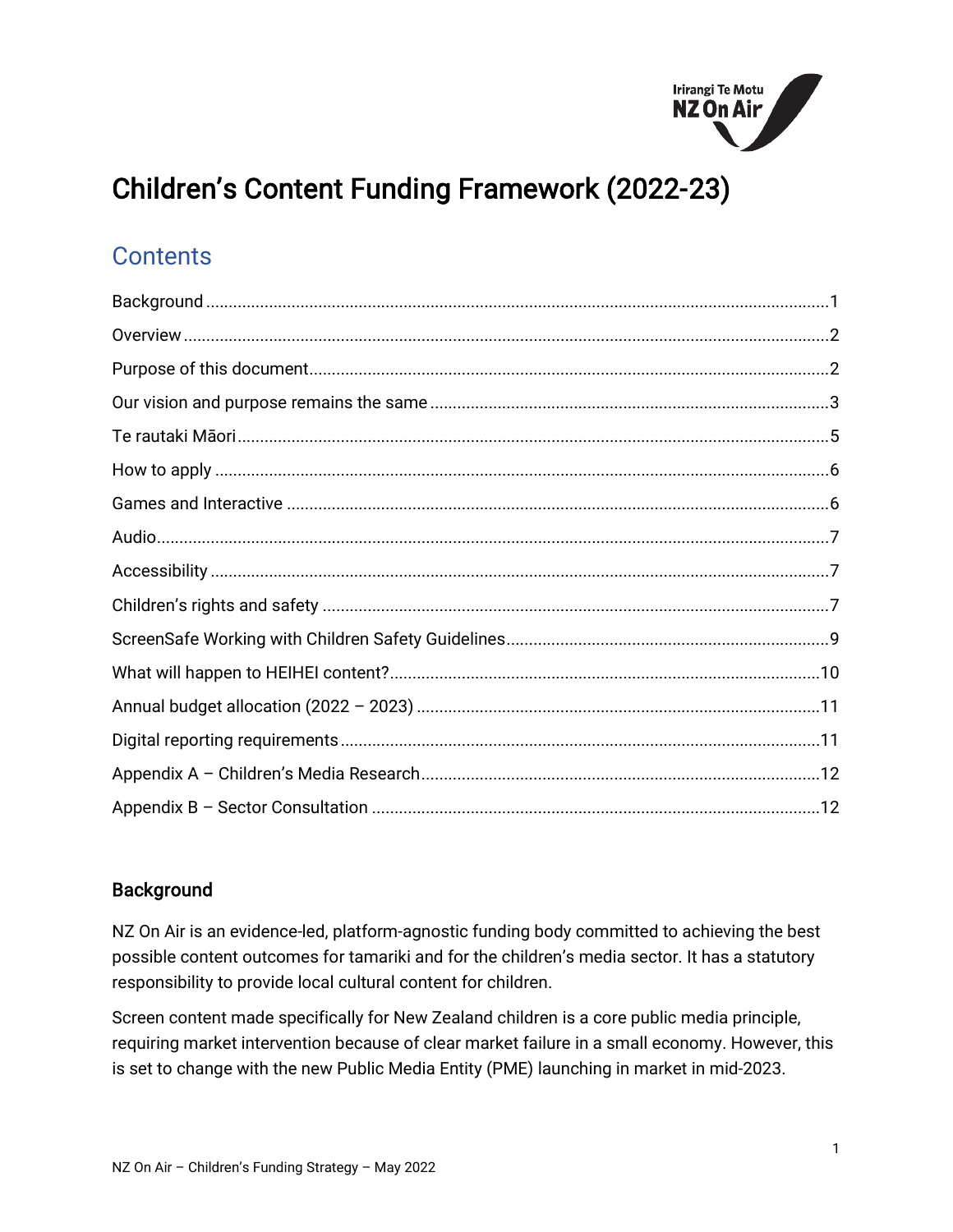

The PME announcement is an opportunity to develop an enhanced pan-sector approach to ensure children's needs are considered, and that children's content funding is strengthened to grow the local platform ecosystem for children's content – bolstering platforms like Whakaata Māori (Māori Television), Prime/SKY, RNZ, Discovery, and The CoconetTV alongside Te Reo Tātaki (TVNZ) to create wider access to the brilliant local children's content NZ On Air funds.

#### <span id="page-1-0"></span>**Overview**

The way children are consuming media is always evolving. NZ On Air has recently undertaken work to update its children's content funding strategy – with some key changes to how we plan to reach and strengthen onscreen representation of children aged  $0 - 14$  years in Aotearoa.

In the context of a media environment in which children have largely drifted away from afterschool timeslots and linear TV viewing towards YouTube and other social media platforms, NZ On Air has a responsibility to both incentivise local television networks to remain committed to broadcasting local children's content on air and online, engaging them in these spaces, and ensure that local content can be discovered on the digital platforms where children are.

There remains a cohort of children to whom linear TV is the primary method of viewing local children's content, and our own research shows that parents expect to find local content on linear TV (despite also saying that their children are less likely to watch here). For these reasons our funding approach to children's content, while being digital first, continues to enable a home on linear TV and OnDemand to ensure that no children are left behind.

This strategy is led by audience research (see  $\Delta$ ppendix  $\Delta$ ) and is actively seeking ways to be present in more places where children spend time consuming media. This includes local platforms, as well as YouTube Kids and other digital-first platforms.

We want to foster a world-class creative community of children's content makers and to do that we need to support more project development and employ better strategies for marketing and promoting quality content so that parents and children can more easily discover and enjoy it.

#### <span id="page-1-1"></span>Purpose of this document

This document is aimed primarily at children's content producers. It outlines the key components of the updated strategy and provides guidance for producers who intend to apply for children's content funding in FY2022-23. It has been informed by extensive sector consultation and feedback (see [Appendix B\)](#page-11-0).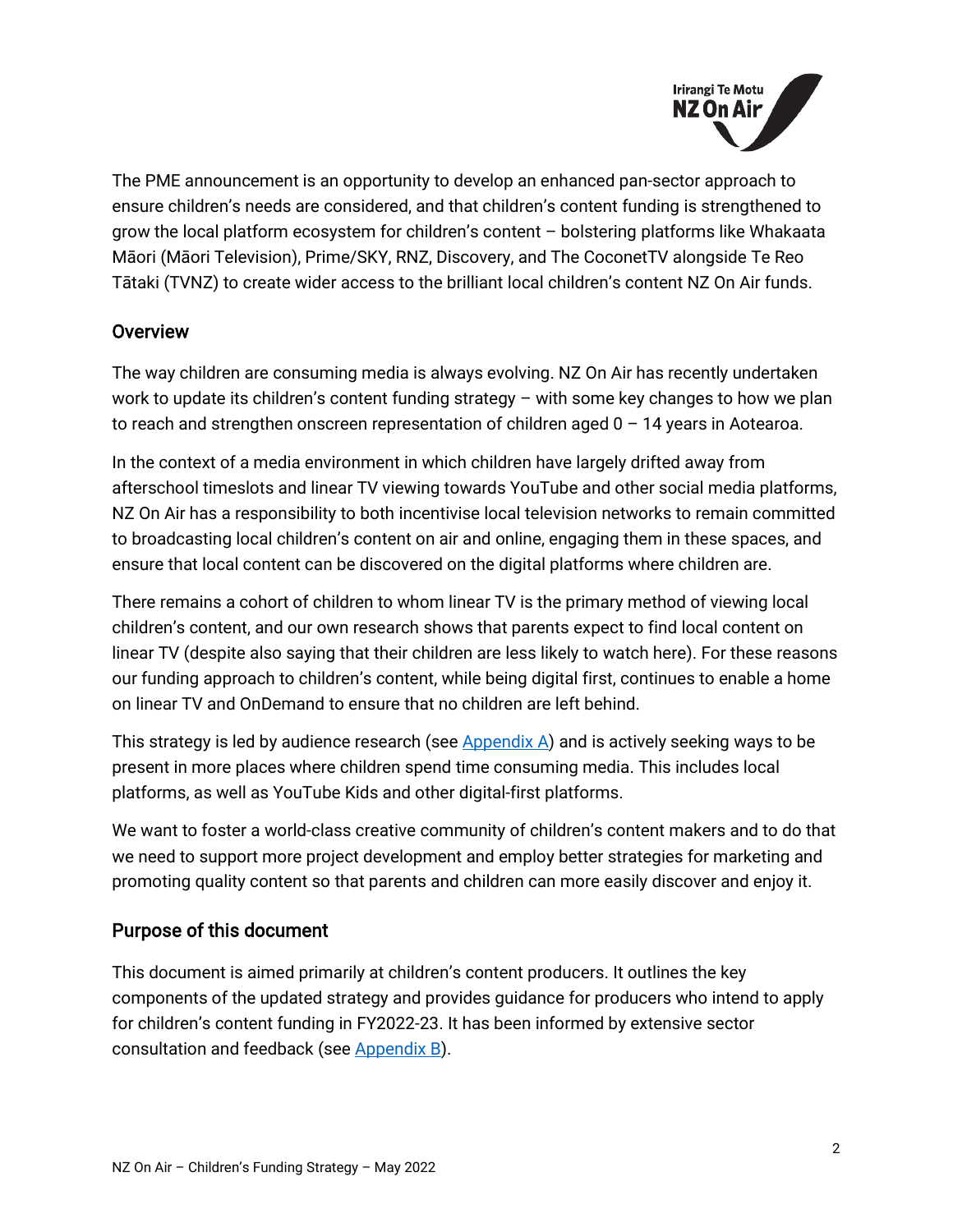

#### <span id="page-2-0"></span>Our vision and purpose remains the same

| <b>OUR VISION</b>                             | <b>OUR PURPOSE</b>                           |
|-----------------------------------------------|----------------------------------------------|
| A range of local storytelling and songs reach | Investing in distinctive, culturally rich    |
| our tamariki and have a positive impact on    | content from Aotearoa that sparks creativity |
| their lives.                                  | and curiosity.                               |

#### What's changed?

#### • Broadening our focus

- $\circ$  For the past few years, our focus has been on content for children aged 5-9 years' old. We are looking to broaden this to focus on the following groups:
	- Preschool  $(0 4$  years)
	- Primary  $(5 9$  years)
	- Intermediate  $(10 12 \text{ years})$
	- Early College  $(13 14$  years)

#### • Platform non-exclusivity

- $\circ$  The core aim of the updated strategy is to ensure that local children's content lives in multiple places where parents and children can discover it.
- $\circ$  In recent years, we have focused largely on funding and distributing children's content via one primary provider (TVNZ/HEIHEI) with year-long exclusivity of content before it can be distributed on other platforms (including YouTube). This approach is no longer a justifiable audience-led strategy based on our children's media research (See [Appendix B\)](#page-11-0).
- $\circ$  The updated strategy focuses on greater non-exclusivity of local children's content and radical sharing to ensure that broader platforms than just Te Reo Tātaki (TVNZ) including Prime, Whakaata Māori (Māori Television), RNZ, The CoconetTV, Spinoff, YouTube Kids and others can distribute our 100% taxpayer funded content more widely, increasing the touch points for content discovery. This strategy strongly encourages cross-platform collaboration and partnership regarding children's content applications.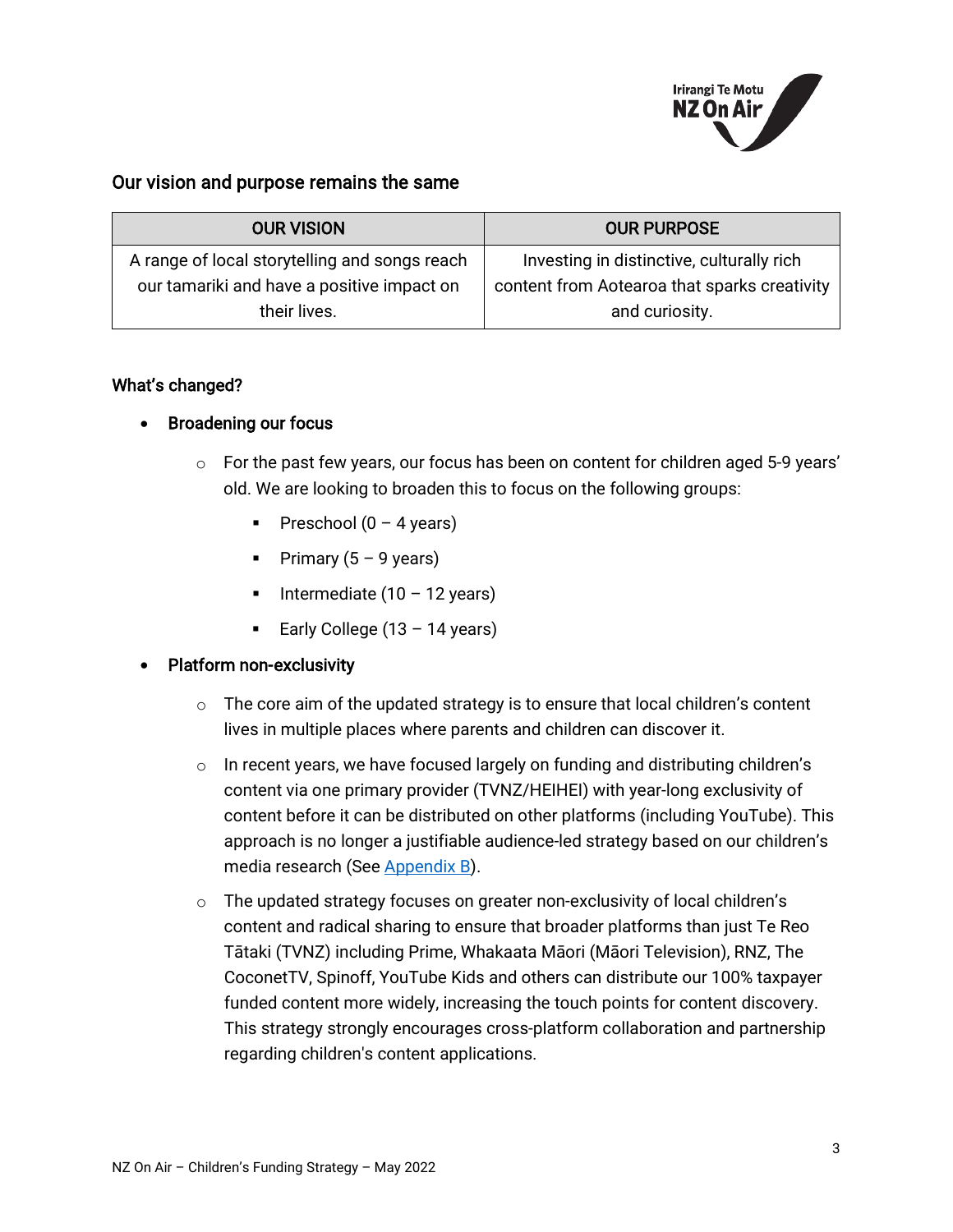

#### **Development**

- $\circ$  Extensive consultation with both local producers and international practitioners emphasised the critical importance of investing in development for children's content – including for larger-scale projects that have ambitions to export local stories internationally.
- $\circ$  Children's drama and animation are the two genres eligible for screen incentives cross-subsidy with NZ On Air funding. This eligibility assists financing these comparatively expensive genres when the projects have ambitions to take local stories to the world but more needs to be done to maximise this opportunity.
- o We will be making development pūtea available in FY2022-23 to support projects to refine concepts and strengthen the writing, prototyping and packaging of children's programmes to take to market. Priority will be given to NZ Screen Production Grant projects (see slide 56 of th[e Children's Summit presentation\)](https://govt.us7.list-manage.com/track/click?u=defea490d12b73c4ed8504b5b&id=9b803cba23&e=728b5438da).
- $\circ$  NZ On Air's ability to provide production funding for these types of projects remains constrained – with broadly one NZSPG children's project funded annually – but we are looking to increase this to allow for potentially up to two projects per year.

#### • Marketing and Publicity

- $\circ$  Traditionally, children's content was largely discovered by parents and children through destination time slots (e.g. TVNZ 2 after school). Moving forward – as linear audiences decline further – this is less likely to be the case so to be discovered we need to find new ways of introducing children to local content.
- $\circ$  The new media landscape has many ways of reaching people with smart, targeted, and cost-effective solutions – like programmatic advertising<sup>1</sup> – but this is not widely accessible to most producers and can be a dangerous space to enter into if guidelines for advertising to children are not adhered to. Reaching and engaging parents and children safely requires a greater degree of nuance and audience understanding. To counter this we are exploring a partnership with a local media agency who will be able to offer both overall industry guidance, as well as customised packages to producers to enable them to promote their

<span id="page-3-0"></span> $1$  Programmatic ad buying is the use of software to buy digital advertising. While the traditional method includes requests for proposals, tenders, quotes, and negotiation, programmatic buying uses algorithmic software to buy and sell online display space.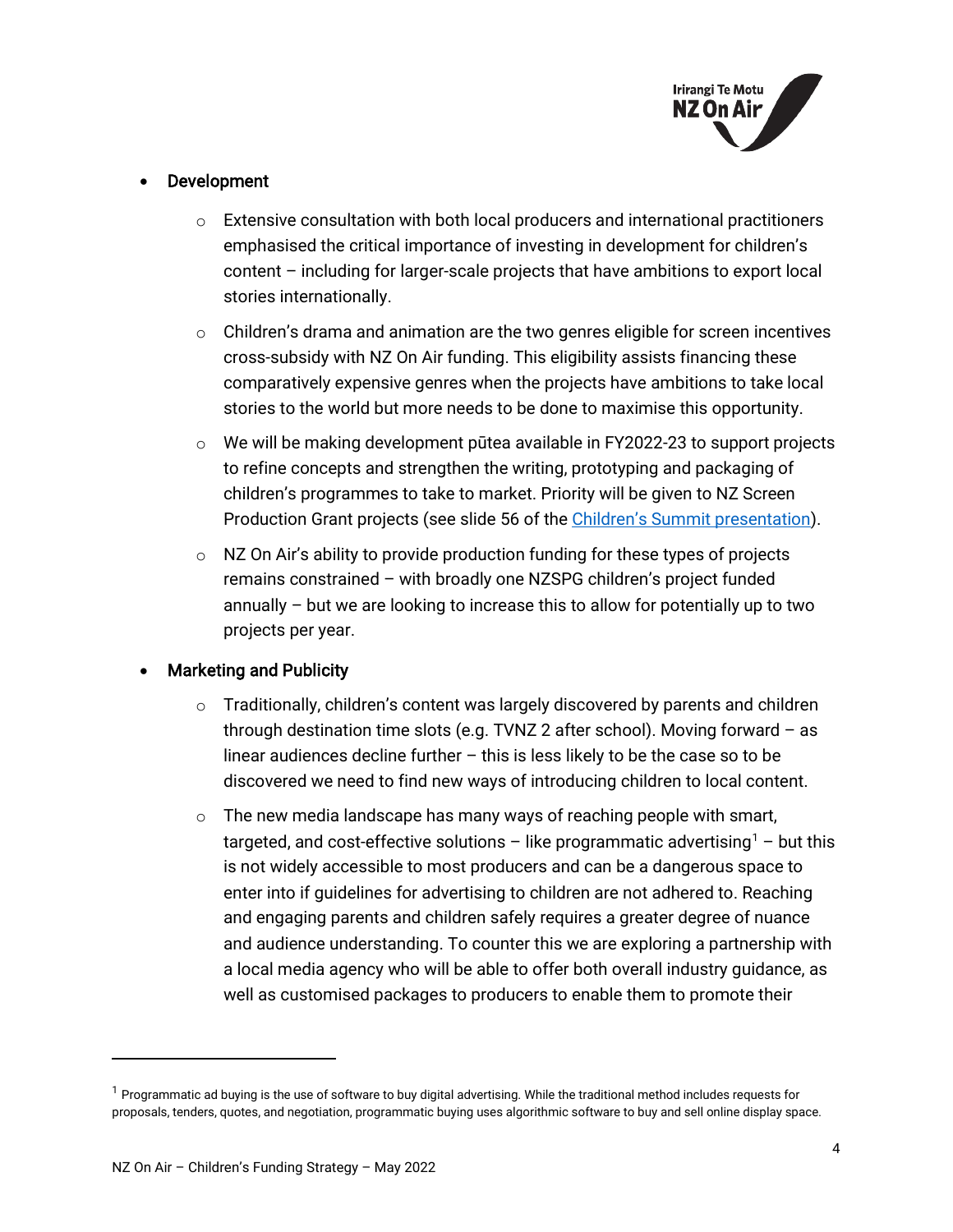

content. Over time this will build up a repository of shared learnings which will feed in to increasing the discoverability of children's content.

- $\circ$  We are similarly exploring opportunities for co-ordinated publicity efforts to better showcase projects as they are released across the year.
- $\circ$  We realise that radical sharing can lead to perceptions of content fragmentation and confusion of where to access content. We intend to focus on how we can strengthen the community around local children's content, increase discoverability of that content, and grow its visibility for parents and children.
- o Advertising to children has strict quidelines around how children may be advertised to so this would be adhered to in this mahi.

# <span id="page-4-0"></span>Te rautaki Māori

Our Broadcasting Act mandate to promote Māori language and Māori culture, and our current te [rautaki Māori](https://d3r9t6niqlb7tz.cloudfront.net/media/documents/Rautaki_Maori_Bilingual.pdf) (2018) remain the foundational documents that guide our Te Tiriti commitment in the children's content space. Our intent is to support the production of quality Māori content made for a general audience; to have good relationships with Māori content creators; and to uphold the mana tangata and mana iwi of funded content. We aim to provide audiences with content representing diverse Māori perspectives, made with the appropriate kaupapa, and which contributes to a visible Māori presence in media.

We will continue our purposeful partnership approach with Te Māngai Pāho to ensure alignment of outcomes for tamariki. This partnership approach has seen strong results for both Māori audiences and the Māori screen sector across initiatives including the annual Te Māngai Pāho/NZ On Air Co-Funds, Te Puna Kairangi (Premium Productions for International Audiences Fund) and Te Puna Whakatongarewa (the Public Interest Journalism Fund). In terms of children's content, we see the focus of a joint-agency collaboration in 2022-23 starting with experimentation and piloting new ways of working together with an eye towards a bigger picture partnership and joint-strategy for children from FY2023 onwards.

We likewise support [Maihi Karauna,](https://www.tpk.govt.nz/docs/tpk-maihi-karauna-en-2018-v2.pdf) The Crown's Strategy for Māori Language Revitalisation 2019–2023 and see our role particularly aligned with one of the three key outcomes:

#### AOTEAROATANGA – NATIONHOOD

Te reo Māori is valued by Aotearoa whānui as a central part of national identity. Te reo Māori offers an opportunity for a shared sense of national identity, and it is important that this is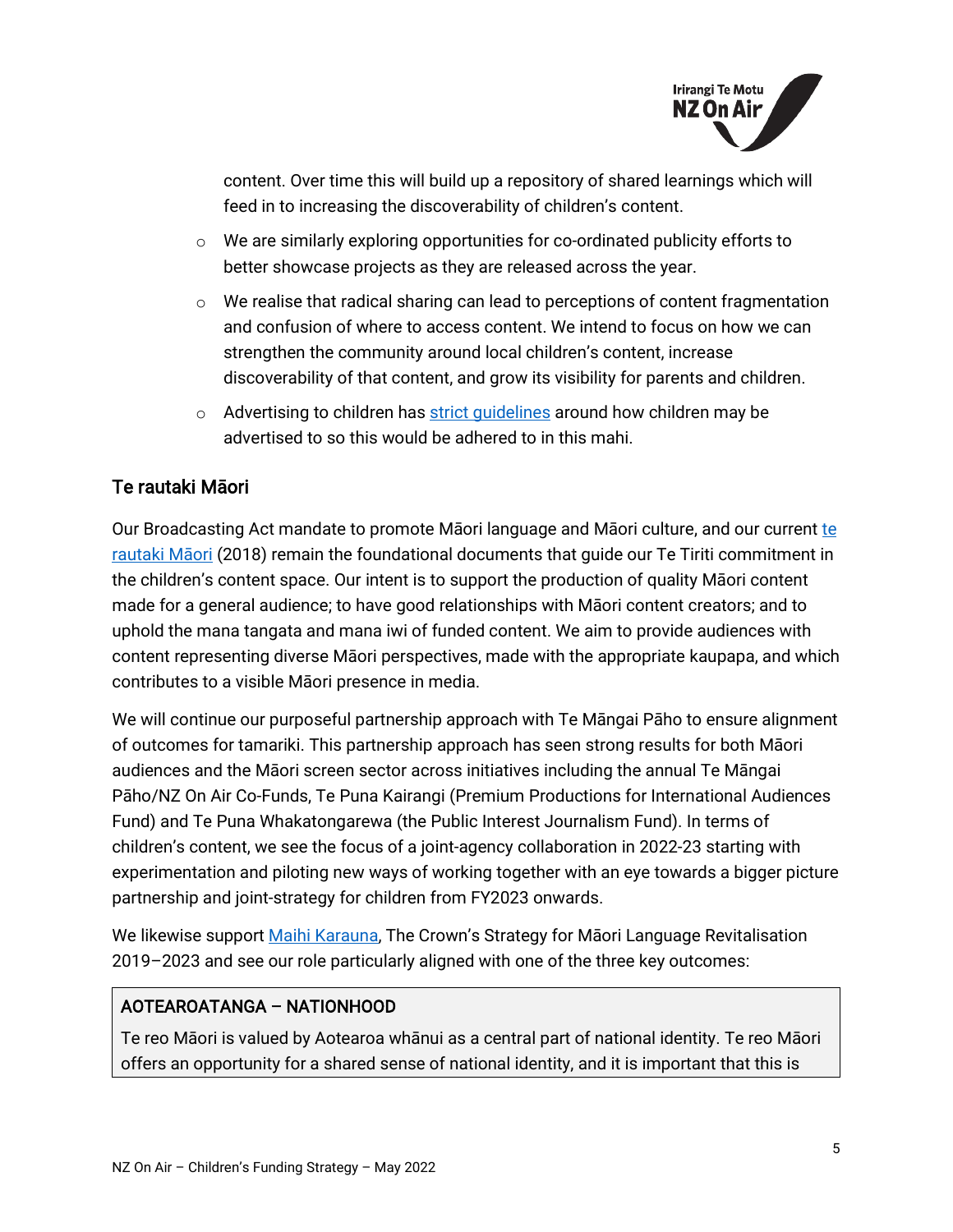

reflected in the activities of government. Building a national sense of value for te reo Māori is also important in creating favourable societal conditions for its revitalisation.

#### <span id="page-5-0"></span>How to apply

The key difference this year, is that projects with multiple platforms attached (and ideally multiple local platforms) will be prioritised. This will ideally be on a non-exclusive basis.

Producers will be required to secure a local free-to-air (FTA) partner for their project with an expectation that this partner will provide oversight of the project (including commissioning and Health & Safety requirements).

YouTube Kids is an acceptable additional platform and we encourage producers to think deeply about how content might live at all stages of the viewing journey and be presented and marketed in age appropriate ways, more widely across YouTube, or Reels for Insta and TikTok to encourage greater discoverability of funded content.

#### <span id="page-5-1"></span>Games and Interactive

We continue to engage with the wider local games and interactive sector to better understand the needs of children in this space. It is clear from these discussions that this area is complex, and key aspects should be considered in any approach to funding local content. These include:

- In terms of the devices children are using, focusing more on touch-screen experiences as web-interface games alone won't reach the widest range of tamariki.
- Better marketing and promotion of local games is critical.
- Partnering across industry to co-develop and co-design games. Curriculum alignment and engagement with teachers and students is a huge opportunity.
- Building off existing IP is a great way to cross-promote and capitalise on that IP's existing audience (e.g. partnering with a series, movie or book to create games).
- Greater opportunities to part fund development (e.g. a prototype or proof of concept) to create more family-friendly, local games for larger-scale platforms.

More details about these opportunities will be included in the round guidelines. We will continue to operate the [games platform](https://www.heihei.nz/games) in 2022-23 with a view to also broadening our scope to fund games and interactive content on other platforms that we know children are using.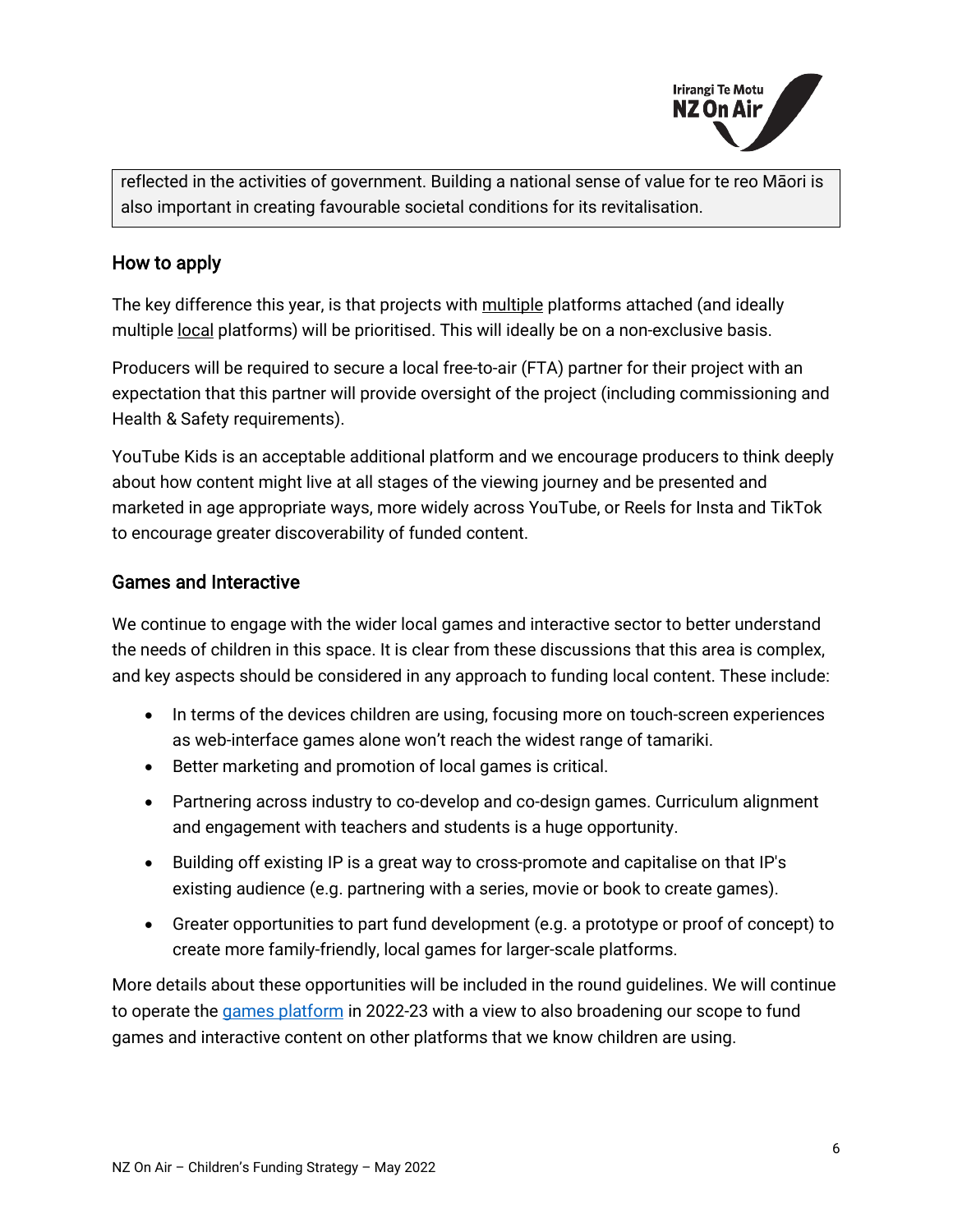

## <span id="page-6-0"></span>Audio

Interest in the children and youth audio landscape has grown dramatically in the last few years. Audio offers an important alternative to screen-based forms of entertainment and listening and attention skills are important aspects of children's development.

We are interested in applications for children's audio projects of both music and stories that aim to help children develop their listening and creative skills and expand their imagination.

Our preference is for projects to be submitted with a local platform attached (e.g. RNZ) alongside wider distribution on other free-to-access audio platforms that NZ parents and children use. More details about these opportunities will be included in the round guidelines.

# <span id="page-6-1"></span>Accessibility

We remain committed to ensuring that children's content is accessible for all tamariki. In partnership with [Able,](https://able.co.nz/) we will continue to ensure that closed captions are made available for all funded content and that – where possible – audio description will be made available. Platforms carrying closed captions and/or audio descriptions will be required to do so when distributing NZ On Air-funded children's content.

# <span id="page-6-2"></span>Children's rights and safety

A [children's content framework](https://d3r9t6niqlb7tz.cloudfront.net/media/documents/Childrens_Media_Platform_content_framework_MHOICEU.pdf) was designed in 2017-18 with the guidance of the NZ Children's Screen Trust and Stacey Morrison. In line with the United Nations Convention on the Rights of the Child (UNCROC)<sup>2</sup>, we consulted directly with children and young people to ensure diverse voices were represented and participation by a broad range of children and young people took place. We encourage producers and platforms to engage with **UNCROC** in the creation and commissioning of local children's content.

This framework provides the foundation for NZ On Air's approach to funding children's media, and it remains as powerful and as relevant now as it did when it was created. It continues to be our guiding content strategy as we move forward.

<span id="page-6-3"></span> $2$  UNCROC is a comprehensive human rights treaty that enshrines specific children's rights in international law. It was adopted by the United Nations in 1989 and defines universal principles and standards for the status and treatment of children worldwide. UNCROC was ratified by New Zealand in 1993. All United Nations member states, except for the United States of America, have ratified the Convention[. https://tinyurl.com/2cav34bj](https://tinyurl.com/2cav34bj)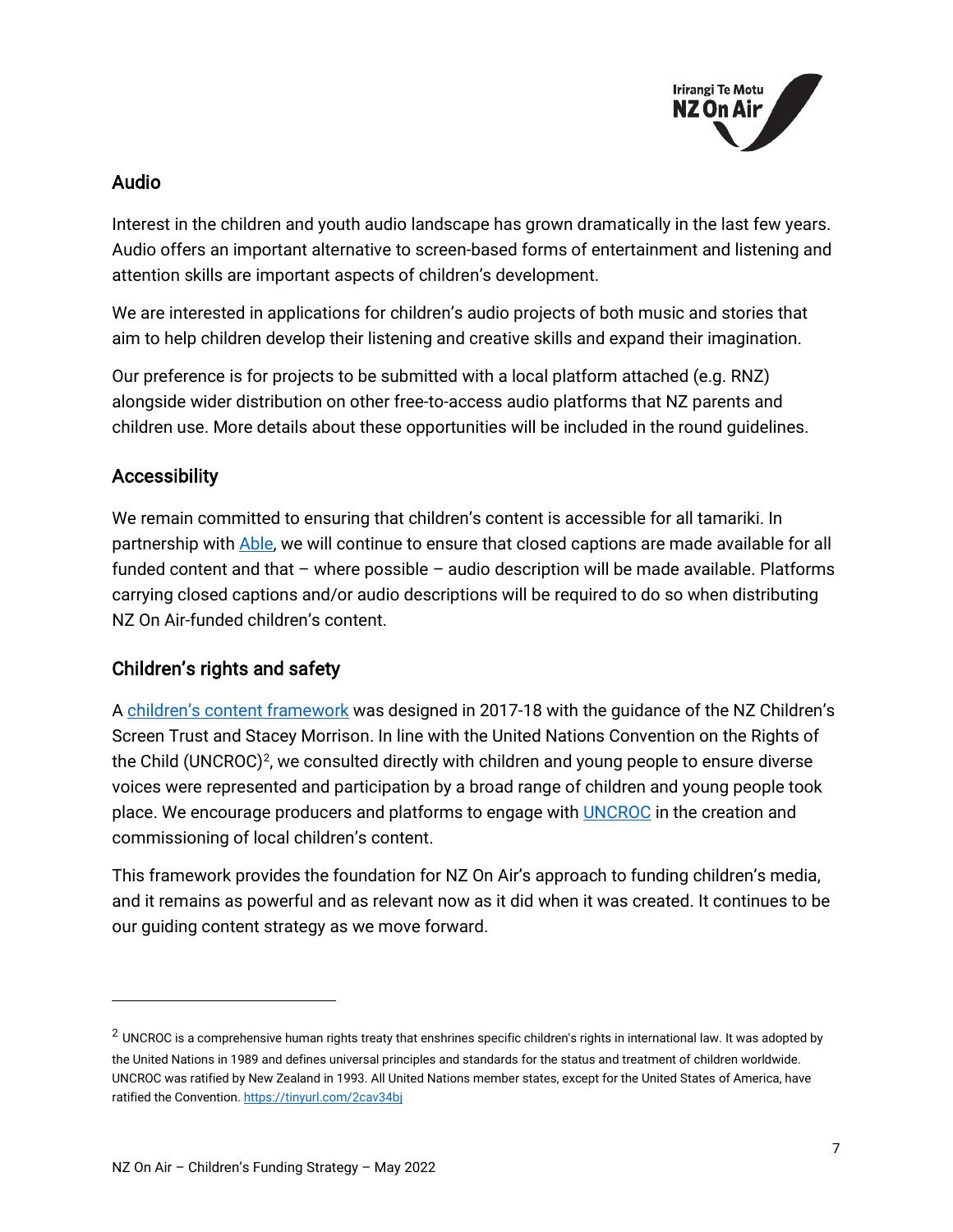

| Pou                                            | <b>Content Principles</b>                                                                                                                                                                                                                                                                                       | <b>Content Pillars</b>                                                                                                                                            |
|------------------------------------------------|-----------------------------------------------------------------------------------------------------------------------------------------------------------------------------------------------------------------------------------------------------------------------------------------------------------------|-------------------------------------------------------------------------------------------------------------------------------------------------------------------|
| Ngahautanga + Imagination                      | Stories are vital for the development of identity and imagination.<br>Stories relevant to their age and culture should be available to<br>children of all ages.<br>Children must be enabled to exercise their creativity and mastery<br>in engaging with content.                                               | 1. Engaging<br>2. Auahatanga (creativity)<br>3. Curiosity                                                                                                         |
| <b>Tuakiritanga + Identity</b><br>(identity)   | Children's content should reflect our relationship with the natural<br>environment and our tūrangawaewae.<br>Children should have access to content which stimulates and<br>educates them and which allows them to develop to their fullest<br>potential.                                                       | 4. Whare Tapa Wha<br>(physical/spiritual/family/mental health)<br>5. Kete aronui (basket of knowledge of aroha)<br>6. Whakatewhatewha (examine, inquire, explore) |
| <b>Kanorautanga + Diversity</b><br>(diversity) | Children of all backgrounds, ethnicities and abilities should see<br>themselves, their culture, their life experiences and hear their<br>accents reflected positively in a range of content.<br>Children's content should help build and affirm their sense of self.<br>cultural identity, community and place. | 7. Difference   Uniqueness<br>8. Aotearoa   Local<br>9. Whanaungatanga (relationship, kinship)                                                                    |
| Hirangatanga + Excellence                      | Children have a right to quality, local content which is made<br>specifically for them and available at times and places useful to<br>and used by children.<br>Children's content should be wide-ranging in genre and content,<br>but should not exploit them or harm them in any way.                          | 10. Accessible<br>11. Innovative<br>12. Safe                                                                                                                      |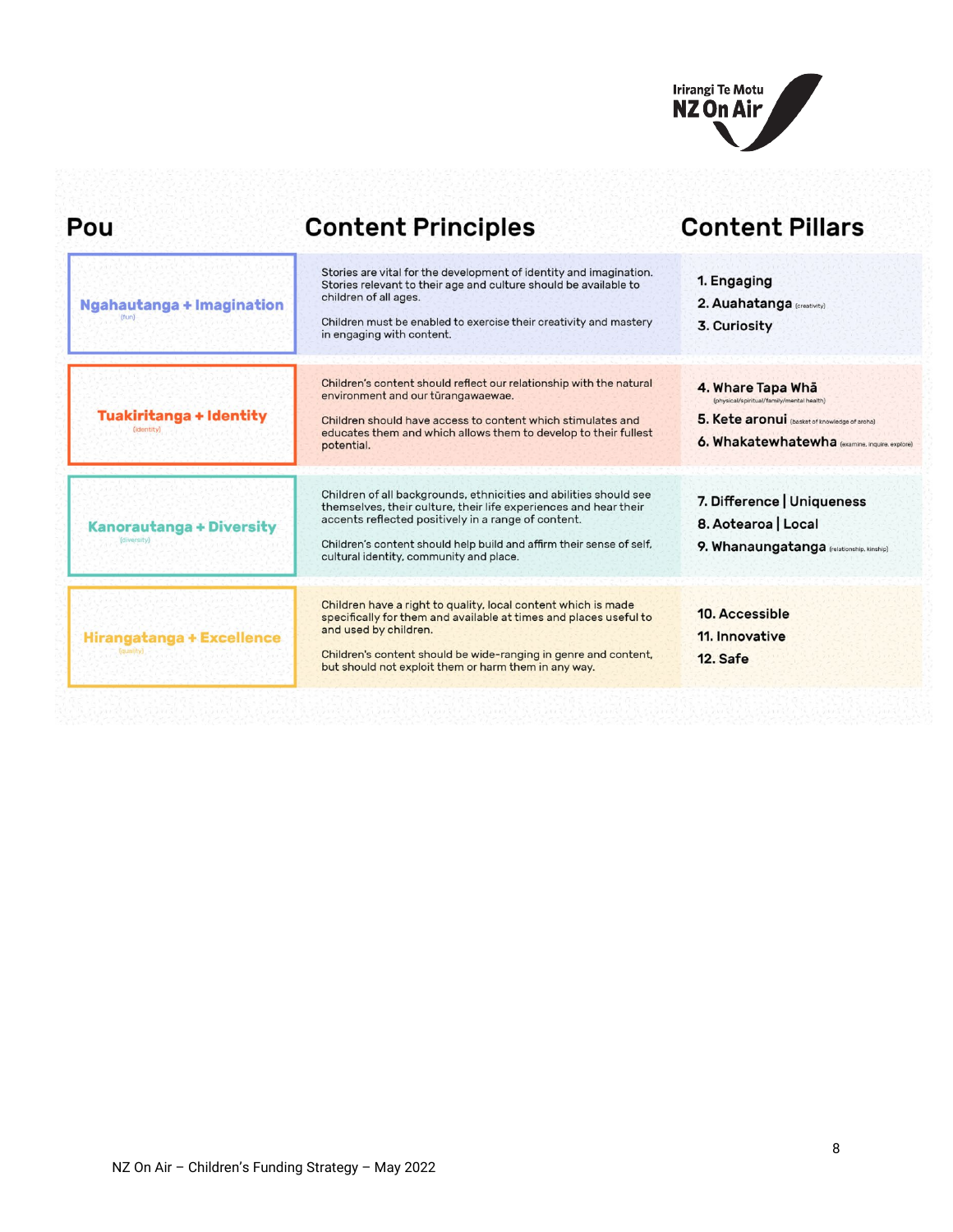

#### Charter of Principles

There are public-good principles that underpin the provision of local content for children.

- Children have a right to accessible and diverse local media which is made specifically for them and which doesn't exploit them.
- Children should have access to media which entertains, educates and stimulates them and which allows them to develop to their fullest potential.
- Children should see themselves, their culture, their life experiences and hear their accents in a range of quality content which affirms their sense of self, community and place.
- Stories are vital for the development of identity and imagination. Stories relevant to their age and culture should be available to children of all ages.
- Children's media should be wide-ranging in genre and content, but should not include gratuitous scenes of violence and sex.
- Children's content should be regularly available at times and places useful to and used by children.
- Children of all backgrounds, ethnicities and abilities should see and hear themselves reflected positively in local content.
- Children must be enabled to exercise their creativity in making and interacting with content.

#### <span id="page-8-0"></span>ScreenSafe Working with Children Safety Guidelines

In 2020 ScreenSafe was engaged to review the current Working with Children guidelines by NZ On Air. With funding support from NZ On Air and the NZ Film Commission, ScreenSafe engaged Safeguard The Children to help with this review. After consultation with industry and reviewing the current guidelines, ScreenSafe created the current [Working with Children Safety Guidelines.](https://screensafe.co.nz/screensafe-working-with-children-update/#:%7E:text=ScreenSafe%20recommends%20that%20Productions%20that,productions%20interaction%20with%20the%20children.) These guidelines set minimum recommended standards for the screen sector to create and maintain child safe environments, free from abuse, exploitation and hazards.

#### Key recommendations

• The Safeguarding and Protection of Children is the responsibility of everyone, from the Executive Producer down to the most junior members of the team.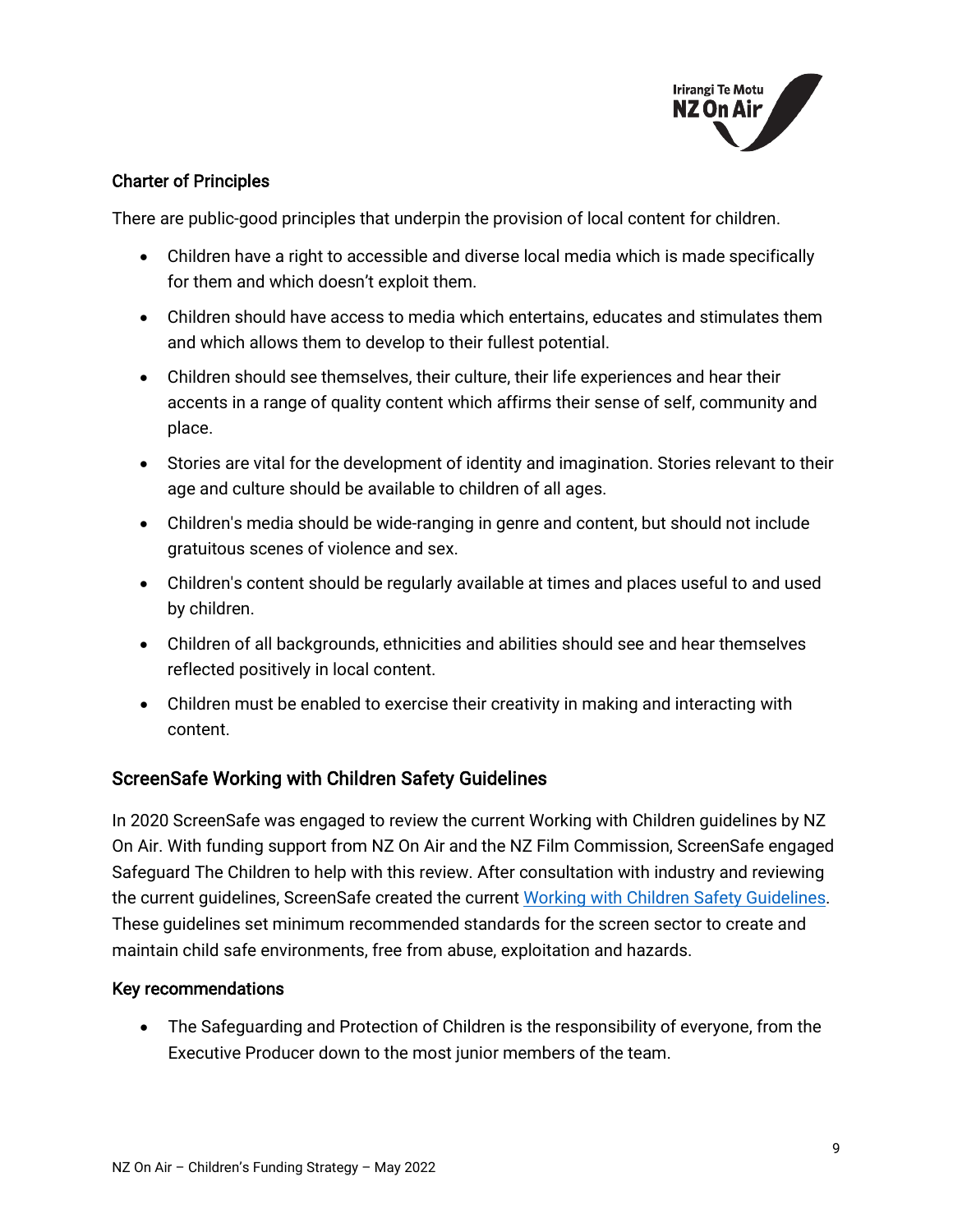

- We all have human rights, but children have international legislation under The United Nations Convention on the Rights of the Child that NZ adheres to. This is the most widely ratified convention in history and underpins the guidance we now have in place.
- Children should be considered in every aspect of your work. Place a child-focused lens on all decision making.
- We ask you to put in place the same expectations that you would expect for your own child, niece or nephew.

# <span id="page-9-0"></span>What will happen to HEIHEI content?

[HEIHEI content](https://www.tvnz.co.nz/categories/heihei) is strong, diverse and rewarding for the children who engage with it. There is no issue with the HEIHEI content created, however, the mode of single-platform distribution of that content requires a rethink. Our current HEIHEI performance data shows that we are reaching an average of 6,290 logged in users a week (circa 1% of the households with children in NZ). This number matches our own research conducted this year where 1% of parents claim that their child mainly watches content on HEIHEI<sup>3</sup>. We need to broaden the scope of our reach and engagement to match the trends we are seeing in the places children spend their time viewing content across local and international platforms.

The discontinuation of the third-party Videa platform that HEIHEI was built on in 2020 was incredibly disappointing and signalled a departure from the original intention of NZ On Air and TVNZ to build a fully interactive and encompassing local content platform for tamariki.

The question of what can be learned from HEIHEI is an important one and feedback from the sector has been that a review of HEIHEI is required in order to inform the shape of local children's media provision – especially with the establishment of the new PME. We will be commissioning an external review of HEIHEI in 2022.

<span id="page-9-1"></span>We are also currently exploring options with TVNZ for the future of the HEIHEI brand and will update the sector on this in due course. All existing contract agreements will be maintained and if you have any questions about any yet-to-be-released HEIHEI content, please contact Ngawaero Maniapoto [\(Ngawaero.Maniapoto@tvnz.co.nz\)](mailto:Ngawaero.Maniapoto@tvnz.co.nz).

<span id="page-9-2"></span> $3$  [HEIHEI Brand Awareness –](https://d3r9t6niqlb7tz.cloudfront.net/media/documents/HeiHei_Brand_Awareness_Report_Final_V2.pdf) May 2022 – [Kantar Research](https://d3r9t6niqlb7tz.cloudfront.net/media/documents/HeiHei_Brand_Awareness_Report_Final_V2.pdf)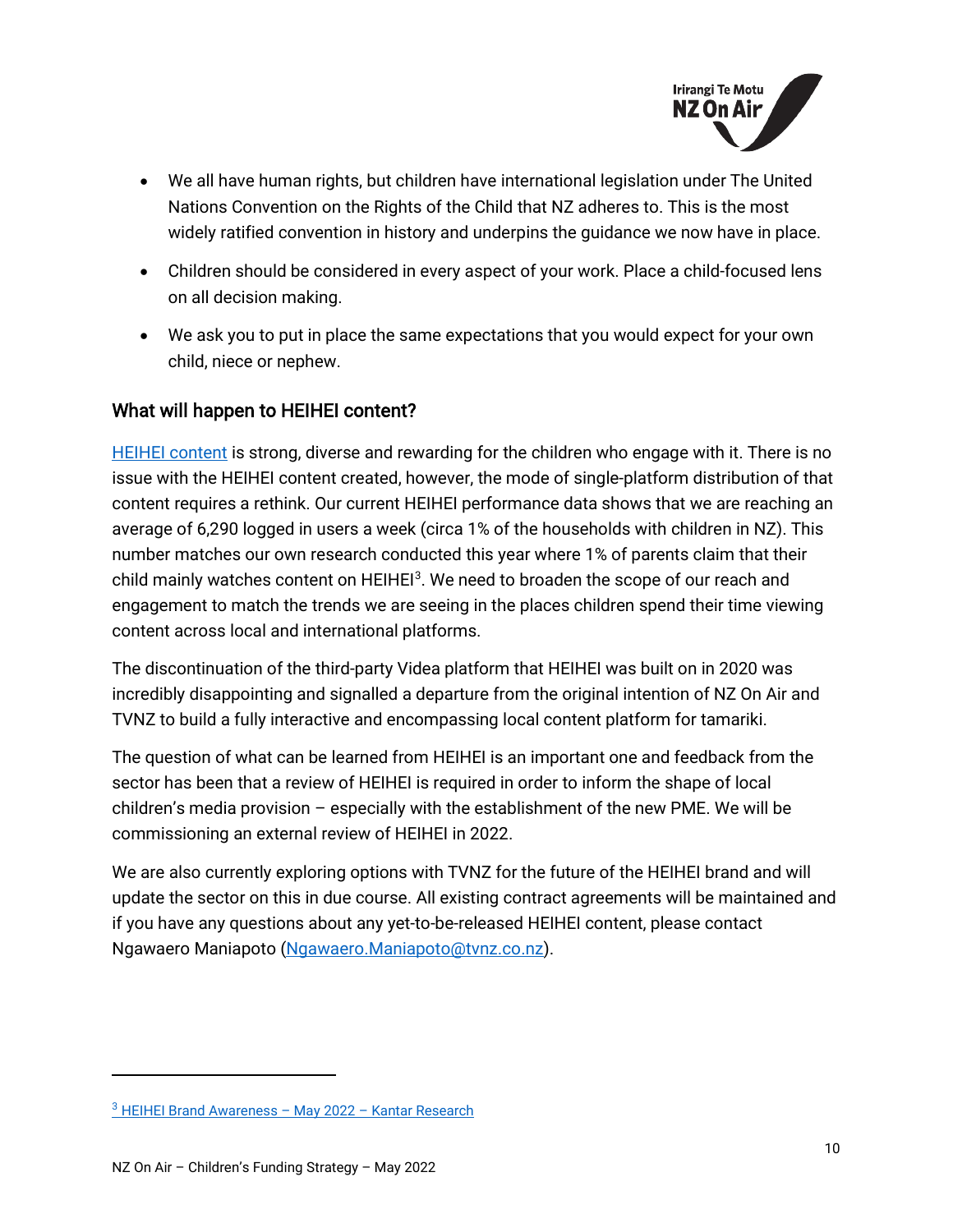

# Annual budget allocation (2022 – 2023)

|                        | \$16,000,000 |
|------------------------|--------------|
| Children - Interactive | \$1,000,000  |
| Children - Factual     | \$8,000,000  |
| Children - Scripted    | \$7,000,000  |

We intend to run two children's content funding rounds across the financial year with estimated allocations as follows:

| Round 1 | July - September 2022 | \$10,000,000 |
|---------|-----------------------|--------------|
| Round 2 | March – May 2023      | \$6,000,000  |

## <span id="page-10-0"></span>Digital reporting requirements

To enable us to fairly measure the impact of children's content we will require producers and platforms to apply tracking to their content where they are able to. This will not be able to identify children individually, nor by ethnicity, nor reliably by age (e.g. younger children using parents' computers) – instead this will be an overall view of metrics such as time spent with content, impressions and views. We have used this approach in measuring the Public Interest Journalism Fund and it provides a standardised pan-sector approach to measurement that ensures fairness and openness to all involved.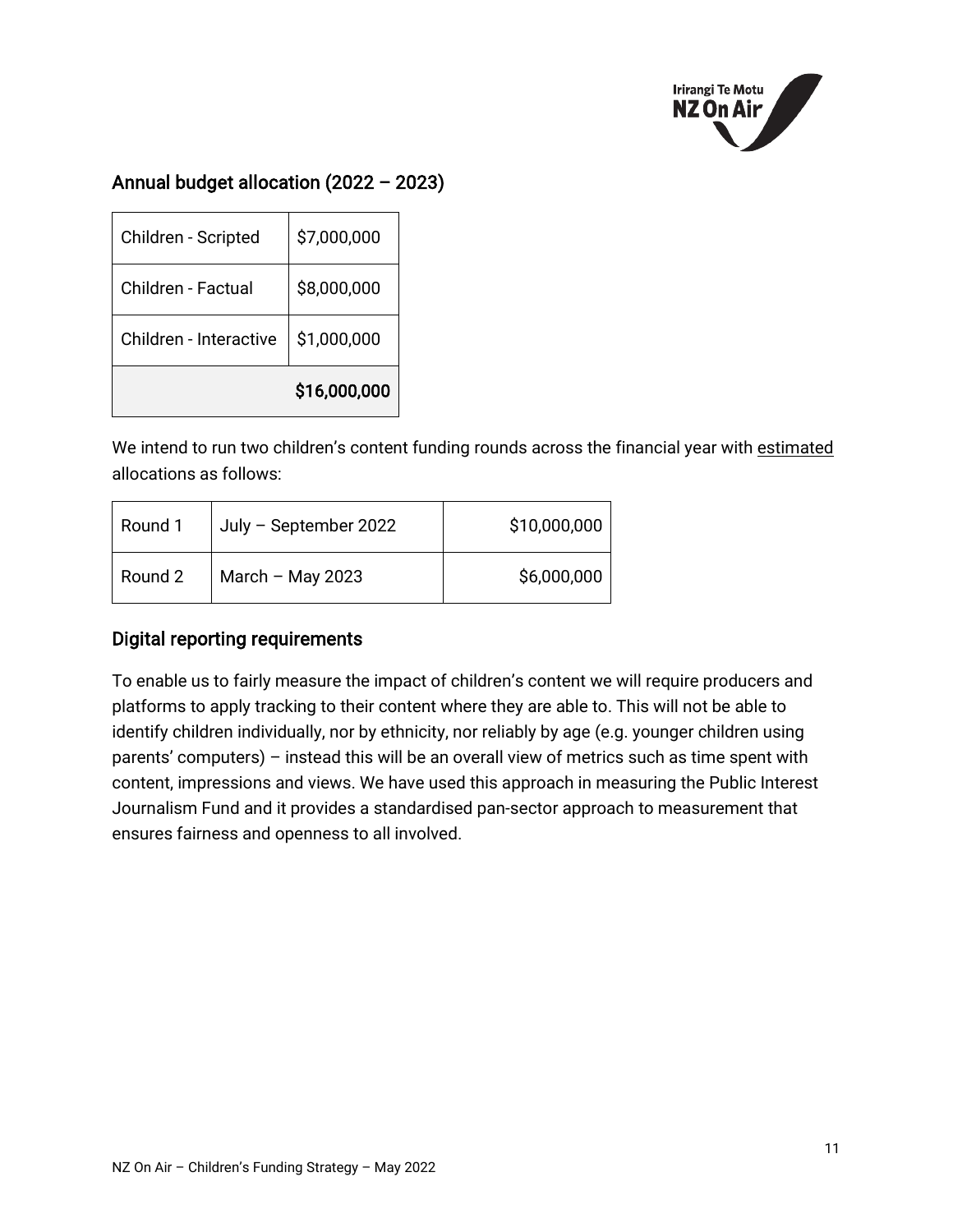

# <span id="page-11-0"></span>Appendix A – Children's Media Research

Our Children's Media Use research shows an ongoing trend of children rapidly moving away from traditional media platforms in favour of online ones. Given the increasing number of devices available to children at home, socially and as required for school, and the increasingly early ages at which consumption on these devices begins, it is unlikely that this trend will be reversed. Key research and data sources include:

- [Children's Media Use Survey 2020](https://www.nzonair.govt.nz/research/childrens-media-use-survey-2020/#:%7E:text=Children)
- Nielsen TAM
- TVNZ research
- Stats NZ
- [Chinese and Indian New Zealanders' Media Use in Aotearoa New Zealand in 2021](https://www.nzonair.govt.nz/research/chinese-and-indian-new-zealanders-media-use-aotearoa-new-zealand-2021/)
- [HEIHEI Brand Awareness Report \(Kantar\)](https://www.nzonair.govt.nz/documents/812/HeiHei_Brand_Awareness_Report_Final_V2.pdf)
- [Interactive Aotearoa Report 2019](https://nzgda.com/wp-content/uploads/2019/08/Interactive-Aotearoa-Report-2019_email.pdf)

#### <span id="page-11-1"></span>Appendix B – Sector Consultation

Across the course of late 2021 – early 2022, NZ On Air staff met with over 130 practitioners (both 1:1 hui and via group discussions). This comprised 40+ hui and over 40 hours of kōrero. Key local and international platform and industry representatives consulted include:

- Te Reo Tātaki / TVNZ
- Whakaata Māori / Māori Television
- Prime / SKY TV
- RNZ
- The Coconet
- The Spinoff
- NZ Children's Screen Trust
- Ministry of Education
- CODE (New Zealand Centre of Digital Excellence)
- SPADA
- Aotearoa Screen Publicists Collective (ASPC)
- ABC (Australia)
- Australian Children's Television Foundation (ACTF)
- British Film Institute (BFI)
- The Children's Media Foundation (UK)
- Wildbrain (Canada)